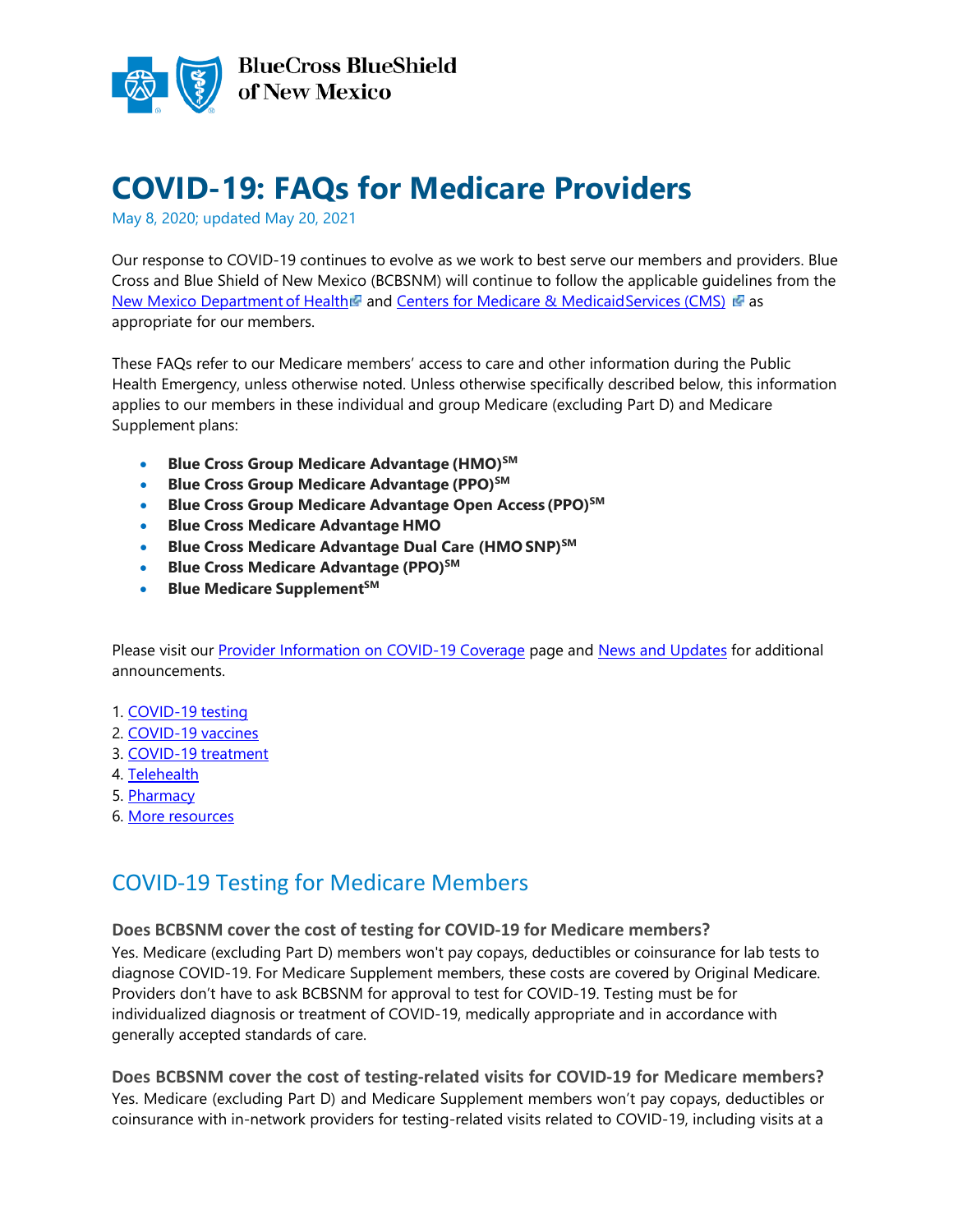

provider's office, urgent care clinic, emergency room and by telehealth. Medicare Supplement members do not have network restrictions unless otherwise noted by their plan terms.

#### **Which labs should I use for testing?**

Network physicians are encouraged, and pursuant to their network contracts may be required, to refer our members to participating, in-network providers. Check our online [Provider Finder®](https://www.bcbsnm.com/find-a-doctor-or-hospital) for currently contracted labs that are in-network for each patient, according to details of the member's benefit plan.

#### **How should I code COVID-19 testing claims?**

If you are collecting a COVID-19 sample from a member, submit the claim using the appropriate collection or lab code. Testing must be for individualized diagnosis or treatment of COVID-19, medically appropriate and in accordance with generally accepted standards of care, including the Centers for Disease Control (CDC) guidance as appropriate.

#### **COVID-19 Collection Codes**

- **C9083** For use by hospital outpatient departments and physician offices: Hospital outpatient clinic visit specimen collection for severe acute respiratory syndrome coronavirus 2 (sarscov-2) (coronavirus disease [covid-19]) any specimen source
- **G2023** For use by independent clinical diagnostic labs: Specimen collection for severe acute respiratory syndrome coronavirus 2 (sars-cov-2) (coronavirus disease [covid-19]), any specimen source
- **G2024** For use by independent clinical diagnostic labs: Specimen collection for severe acute respiratory syndrome coronavirus 2 (sars-cov-2) (coronavirus disease [covid-19]) from an individual in a SNF or by a laboratory on behalf of a HHA, any specimen source

#### **COVID-19 Lab Codes**

- **0202U** Infectious disease (bacterial or viral respiratory tract infection), pathogen-specific nucleic acid (DNA or RNA), 22 targets including severe acute respiratory syndrome coronavirus 2 (SARS-CoV-2), qualitative RT-PCR
- **0223U** Infectious disease (bacterial or viral respiratory tract infection), pathogen-specific nucleic acid (DNA or RNA), 22 targets including severe acute respiratory syndrome coronavirus 2 (SARS-CoV-2), qualitative RT-PCR, nasopharyngeal swab, each pathogen reported as detected or not detected
- **0225U** Infectious disease (bacterial or viral respiratory tract infection) pathogen-specific DNA and RNA, 21 targets, including severe acute respiratory syndrome coronavirus 2 (SARS-CoV-2), amplified probe technique, including multiplex reverse transcription for RNA targets, each analyte reported as detected or not detected
- **0226U** Surrogate viral neutralization test (sVNT), severe acute respiratory syndrome coronavirus 2 (SARS-CoV-2) (Coronavirus disease [COVID-19]), ELISA, plasma, serum
- **0240U** Infectious disease (viral respiratory tract infection), pathogen-specific RNA, 3 targets (severe acute respiratory syndrome coronavirus 2 [SARS-CoV-2], influenza A, influenza B),upper respiratory specimen, each pathogen reported as detected or not detected
- **0241U** Infectious disease (viral respiratory tract infection), pathogen-specific RNA, 4 targets (severe acute respiratory syndrome coronavirus 2 [SARS-CoV-2], influenza A, influenza B, respiratory syncytial virus [RSV]), upper respiratory specimen, each pathogen reported as detected or not detected
- **87426** Infectious agent antigen detection by immunoassay technique, (eg, enzyme immunoassay [EIA], enzyme-linked immunosorbent assay [ELISA], immunochemiluminometric assay [IMCA]) qualitative or semiquantitative, multiple-step method; severe acute respiratory syndrome coronavirus (eg, SARS-CoV, SARS-CoV-2 [COVID-19])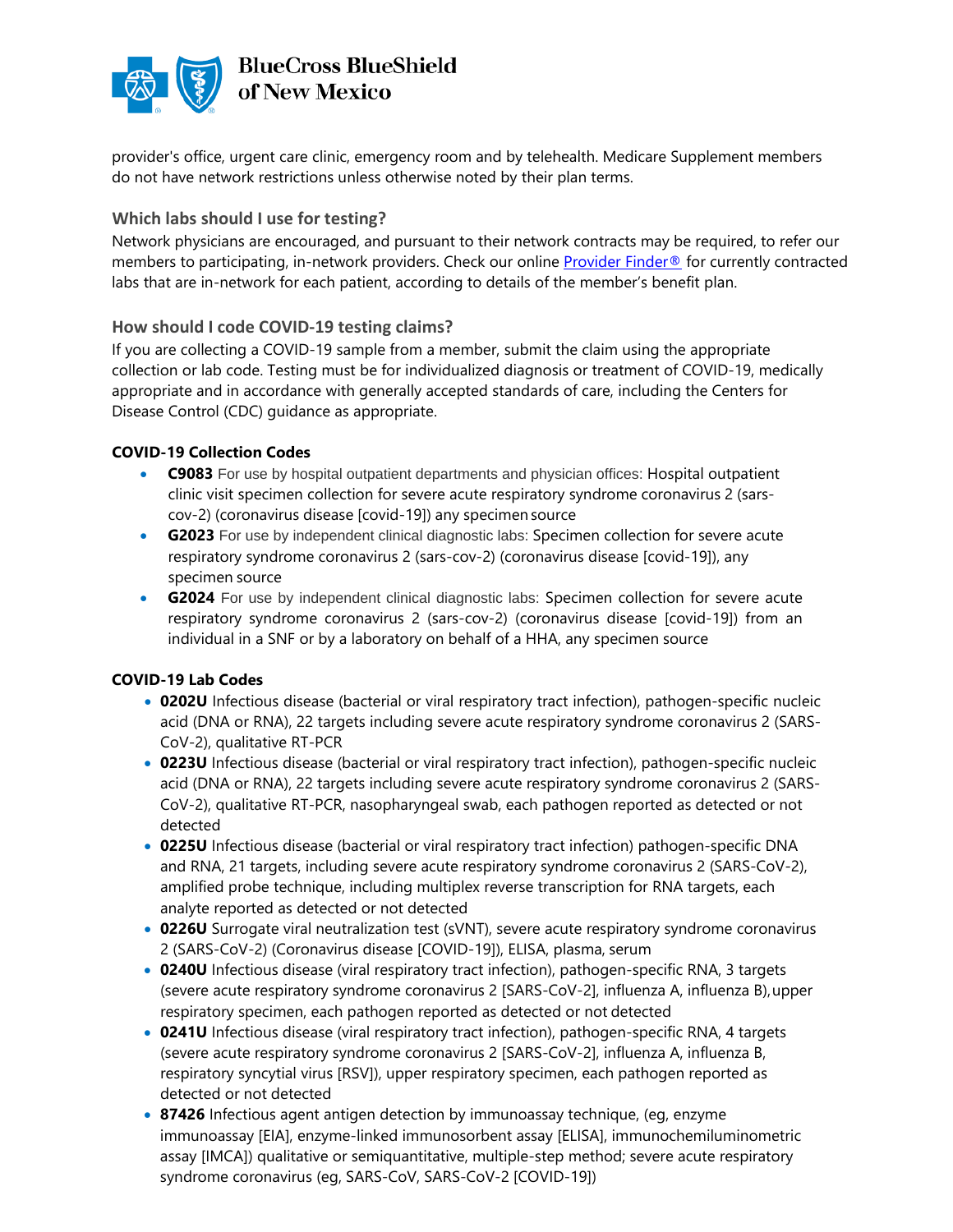

### **BlueCross BlueShield** of New Mexico

- **87248** Infectious agent antigen detection by immunoassay technique, (eg, enzyme immunoassay [EIA], enzyme-linked immunosorbent assay [ELISA], fluorescence immunoassay [FIA], immunochemiluminometric assay [IMCA]) qualitative or semiquantitative; severe acute respiratory syndrome coronavirus (eg, SARS-CoV, SARS-CoV-2 [COVID-19]) and influenza virus types A and B
- **87635** Infectious agent detection by nucleic acid (DNA or RNA); severe acute respiratory syndrome coronavirus 2 (SARS-CoV-2) (Coronavirus disease [COVID-19]), amplified probe technique
- **87636** Infectious agent detection by nucleic acid (DNA or RNA); severe acute respiratory syndrome coronavirus 2 (SARS-CoV-2) (Coronavirus disease [COVID-19]) and influenza virus types A and B, multiplex amplified probe technique
- **87637** Infectious agent detection by nucleic acid (DNA or RNA); severe acute respiratory syndrome coronavirus 2 (SARS-CoV-2) (Coronavirus disease [COVID-19]), influenza virus types A and B, and respiratory syncytial virus, multiplex amplified probe technique
- 87811 Infectious agent antigen detection by immunoassay with direct optical (ie, visual) observation; severe acute respiratory syndrome coronavirus 2 (SARS-CoV-2) (Coronavirus disease [COVID-19])
- **U0001** CDC 2019 Novel Coronavirus (2019-nCoV) Real-Time RT-PCR DiagnosticPanel
- **U0002** 2019-nCoV Coronavirus, SARS-CoV-2/2019-nCoV (COVID-19), any technique, multiple types or subtypes (includes all targets), non-CDC
- **U0003** Infectious agent detection by nucleic acid (DNA or RNA); severe acute respiratory syndrome coronavirus 2 (SARS-CoV-2) (Coronavirus disease [COVID-19]), amplified probe technique, making use of high throughput technologies as described byCMS-2020- 01-R
- **U0004** 2019-nCoV Coronavirus, SARS-CoV-2/2019-nCoV (COVID-19), any technique, multiple types or subtypes (includes all targets), non-CDC, making use of high throughput technologies as described by CMS-2020-01-R
- **U0005** Infectious agent detection by nucleic acid (DNA or RNA); severe acute respiratory syndrome coronavirus 2 (SARS-CoV-2) (coronavirus disease [COVID-19]), amplified probe technique, CDC or non-CDC, making use of high throughput technologies, completed within 2 calendar days from date of specimen collection

See the American Medical Association (AMA) website and [Billing and Coding](https://www.cms.gov/About-CMS/Agency-Information/Emergency/EPRO/Current-Emergencies/Current-Emergencies-page) Guidance FAQs on the CMS website for more information.

#### **Does BCBSNM cover at-home tests?**

We cover at-home collection methods for COVID-19 testing if the tests are authorized by the Food and Drug Administration (FDA), and are clinically indicated for the member. We encourage members to consult with their health care provider to determine whether the test is medically appropriate for their condition.

#### **How should I code claims for COVID-19 antibody testing?**

Submit claims for COVID-19 antibody testing to us using the appropriate code. Member cost-share will be waived during the public health emergency for antibody tests that are FDA-authorized, including tests with Emergency Use Authorization (EUA), regardless of the diagnosis. Antibody testing should be medically appropriate for the member and ordered by a health care provider. Antibody tests must be FDAauthorized, including EUA. Medical or invoice records may be requested to support if an antibody test is FDA-authorized or if EUA approval has been requested.

#### **COVID-19 Antibody Testing Codes**

- **0224U** Antibody, severe acute respiratory syndrome coronavirus 2 (SARS-CoV-2) (Coronavirus disease [COVID-19]), includes titer(s), when performed
- **86318** Immunoassay for infectious agent antibody(ies), qualitative or semiquantitative, single step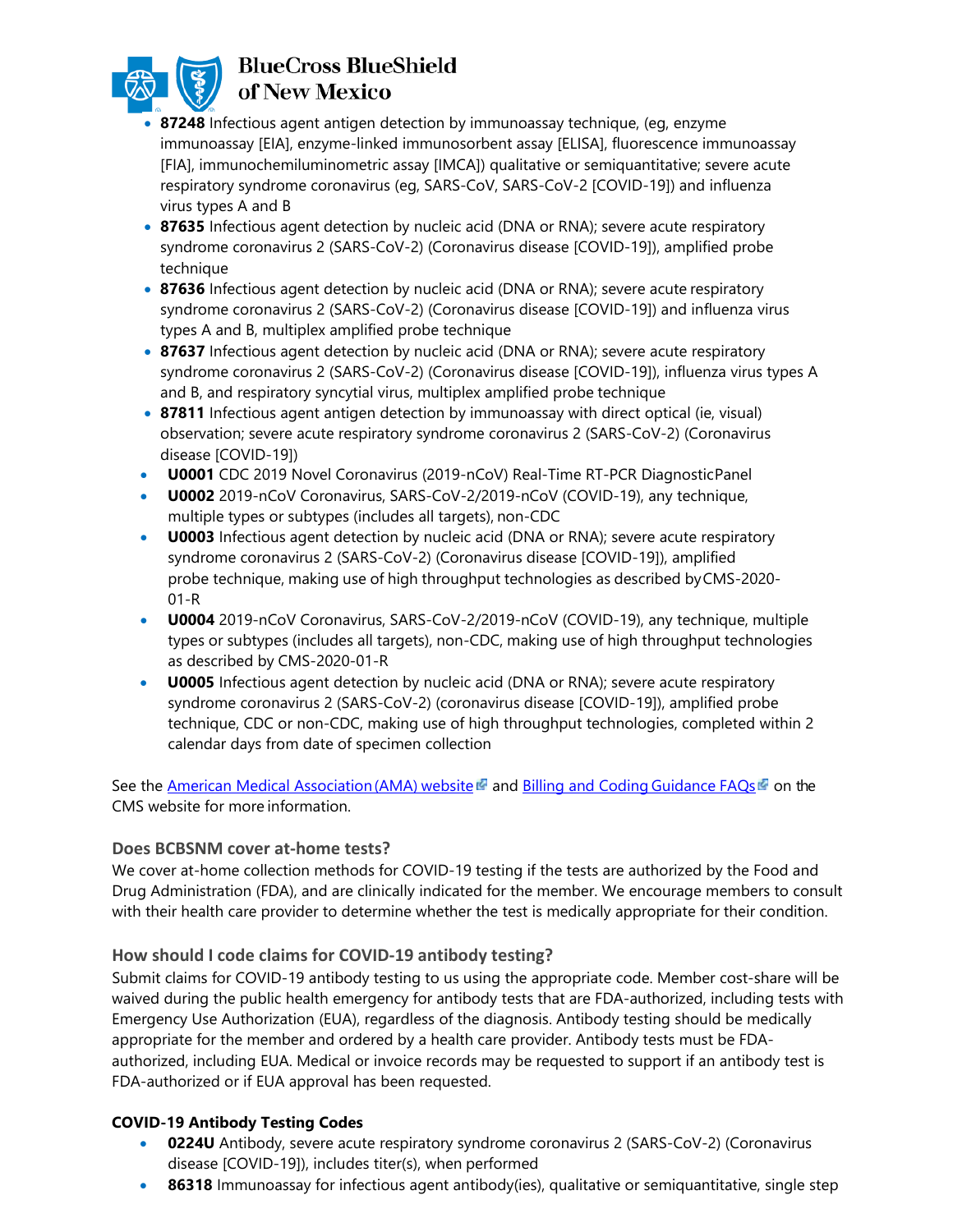

### **BlueCross BlueShield** of New Mexico

- **86328** Immunoassay for infectious agent antibody(ies), qualitative or semiquantitative, single step method, severe acute respiratory syndrome coronavirus (SARS-CoV-2) (Coronavirus disease COVID-19)
- 86408 Neutralizing antibody, severe acute respiratory syndrome coronavirus 2 (SARS-CoV-2) (Coronavirus disease [COVID-19]); screen
- 86409 Neutralizing antibody, severe acute respiratory syndrome coronavirus 2 (SARS-CoV-2) (Coronavirus disease [COVID-19]); titer
- **86413** Severe acute respiratory syndrome coronavirus 2 (SARS-CoV-2) (Coronavirus disease [COVID-19]) antibody, quantitative
- **86769** Severe Acute Respiratory Syndrome Coronavirus 2 [SARS-CoV-2] [Coronavirus disease {COVID-19}] testing via multiple-step method

#### **How should I code claims for COVID-19 testing- and antibody-related services?**

To indicate services performed in conjunction with the testing for COVID-19 or COVID-19 antibodies, include one of the following diagnosis codes:

#### **COVID-19 Diagnosis Codes**

- **U07.1** COVID-19 acute respiratory disease
- **B97.29** Other coronavirus as the cause of diseases classifiedelsewhere
- **B34.2** Coronavirus infection, unspecified
- **Z03.818** Encounter for observation for suspected exposure to other biological agents ruled out (possible exposure to COVID-19)
- **Z11.52** Encounter for screening for COVID-19
- **Z20.822** Contact with and (suspected) exposure to COVID-19
- **Z20.828** Contact with and suspected exposure to other viral communicable diseases (actual exposure to COVID-19)

#### **Modifier CS for testing-related services**

Providers should use the CS modifier on applicable claim lines to identify the service as subject to the costsharing waiver for COVID-19. This is for testing-related services that result in an order for or administration of COVID-19 testing or antibody testing. Use the CS modifier only on the [codes specified by CMS](https://www.cms.gov/outreach-and-educationoutreachffsprovpartprogprovider-partnership-email-archive/2020-08-27-mlnc#_Toc49329805) . The following types of claims do not need the CS modifier:

- Screenings before procedures that aren't related to COVID-19; the COVID-19 test should be billed on a separate claim from the non-COVID-19 services, which will be processed according to the member's benefit plan
- COVID-19 tests
- Treatment of COVID-19

#### **How much will I be reimbursed for diagnostic testing?**

We will follow CMS pricing and apply the applicable terms of our provider and/or network participation agreements.

- **Out-of-network providers** will be reimbursed according to CMS reimbursementrates.
- Note: For providers who negotiated a nonstandard reimbursement for labs as part of their participation agreement with BCBSNM, that contracted reimbursement rate may apply.

### <span id="page-3-0"></span>COVID-19 Vaccines for Medicare Members

#### **Is the COVID-19 vaccine and its administration covered for Medicare members?**

Yes. For 2020 and 2021, Medicare payment for the COVID-19 vaccine and its administration will be through the original fee-for-service Medicare program. Members will have no cost-sharing on vaccines through Dec.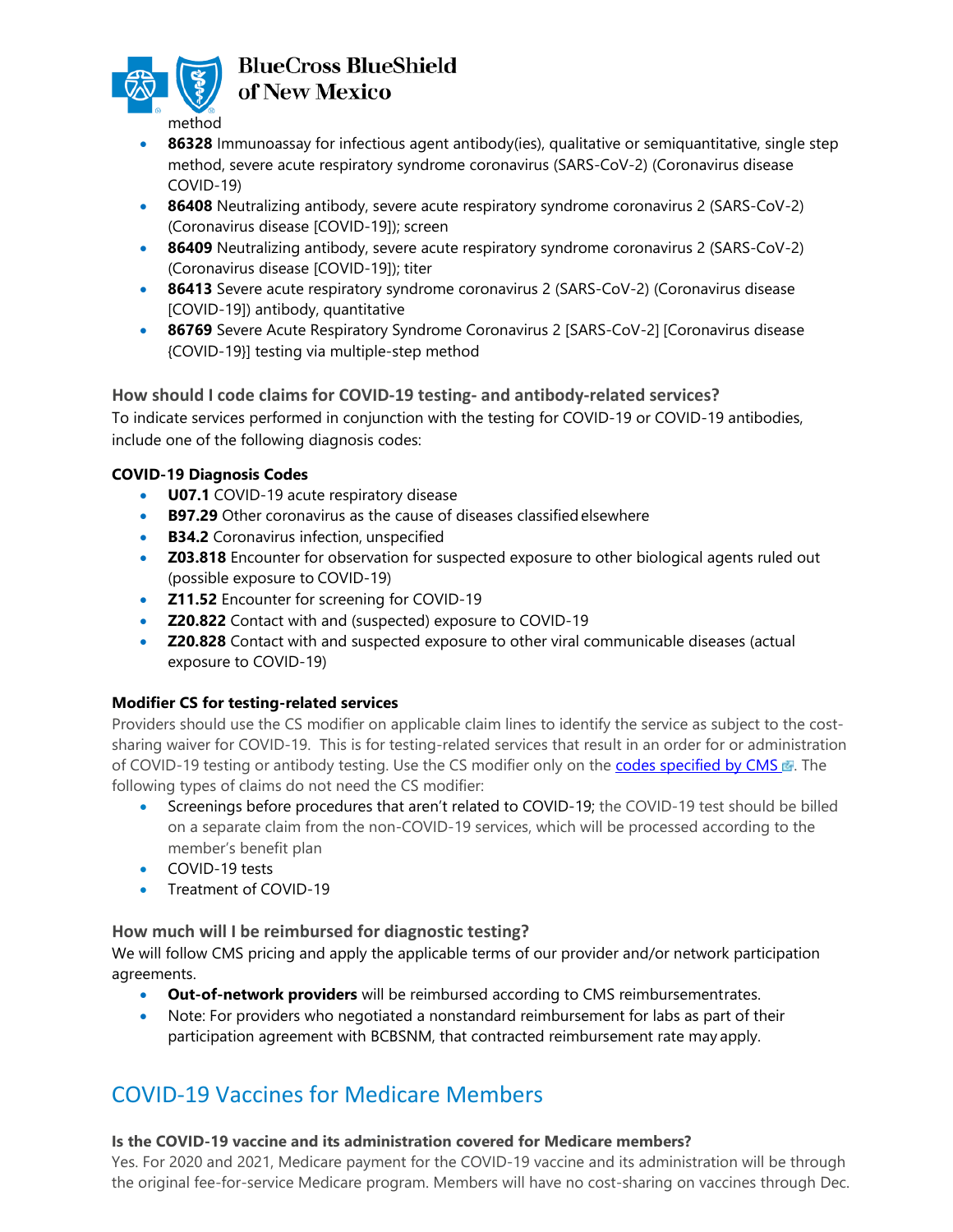

Providers should submit claims for administering the COVID-19 vaccine to the CMS Medicare Administrative Contractor (MAC) using product-specific codes for each vaccine approved. Learn more about [vaccines and coverage.](https://www.bcbsnm.com/provider/news/2020_12_22.html)

### COVID-19 Treatment for Medicare Members

#### **How is treatment for COVID-19 covered for Medicare members?**

Treatment of COVID-19 is covered in accordance with the member's benefit plan. We temporarily waived member cost-sharing for COVID-19 treatments through Dec. 31, 2020. Effective Jan. 1, 2021, copays, deductibles and coinsurance apply.

Members should confirm whether their benefit plan covers services received from out-of-network providers. Medicare Supplement members do not have network restrictions unless otherwise noted by their plan terms. Members should call the number on their ID card for answers to specific benefit questions.

#### **How should I check Medicare member benefits and eligibility?**

Providers may use the [Availity®](https://www.availity.com/) Provider Portal © or their preferred vendor to confirm member coverage and benefits.

• However, to verify telehealth coverage, providers should call the number on the back of the member ID card or Provider Customer Service at 888-349-3706 for individual and 877-299-1008 for group to speak with a Customer Advocate. [\(Click here for more](#page-5-0) details on [telehealth.\)](#page-5-0)

#### **If a Medicare member is quarantined at home, will BCBSNM cover provider visits to the home?**

Home visits, if available and offered, will be covered consistent with the member's medical benefits.

#### **Is BCBSNM extending current prior authorizations for Medicare Advantage members?**

No. BCBSNM temporarily extended approvals on services with existing prior authorizations until Dec. 31, 2020, for Medicare Advantage members. This applied to services that were originally approved or scheduled between Jan. 1 and June 30, 2020.

**How does the Diagnosis Related Group (DRG) add-on payment apply to providers?** For discharges of members diagnosed with COVID-19, the weight of the assigned DRG has temporarily increased 20 percent. We will apply the temporary increase, as appropriate and where consistent with network contracts, for Medicare Advantage providers. Providers should use the appropriate diagnosis code and date of discharge to identify these members:

- **B97.29** (Other coronavirus as the cause of diseases classified elsewhere) for discharges occurring on or after January 27, 2020, and on or before March 31,2020.
- **U07.1** (COVID-19) for discharges occurring on or after April 1, 2020, through the emergency period.

**How is BCBSNM responding to the suspension of the Medicare sequestration?** The Medicare sequester has been suspended until Dec. 31, 2021 (previously March 31, 2021). During this time, BCBSNM is suspending the 2% sequestration reduction in Medicare claims payments. This applies to Medicare providers who service Medicare Advantage members.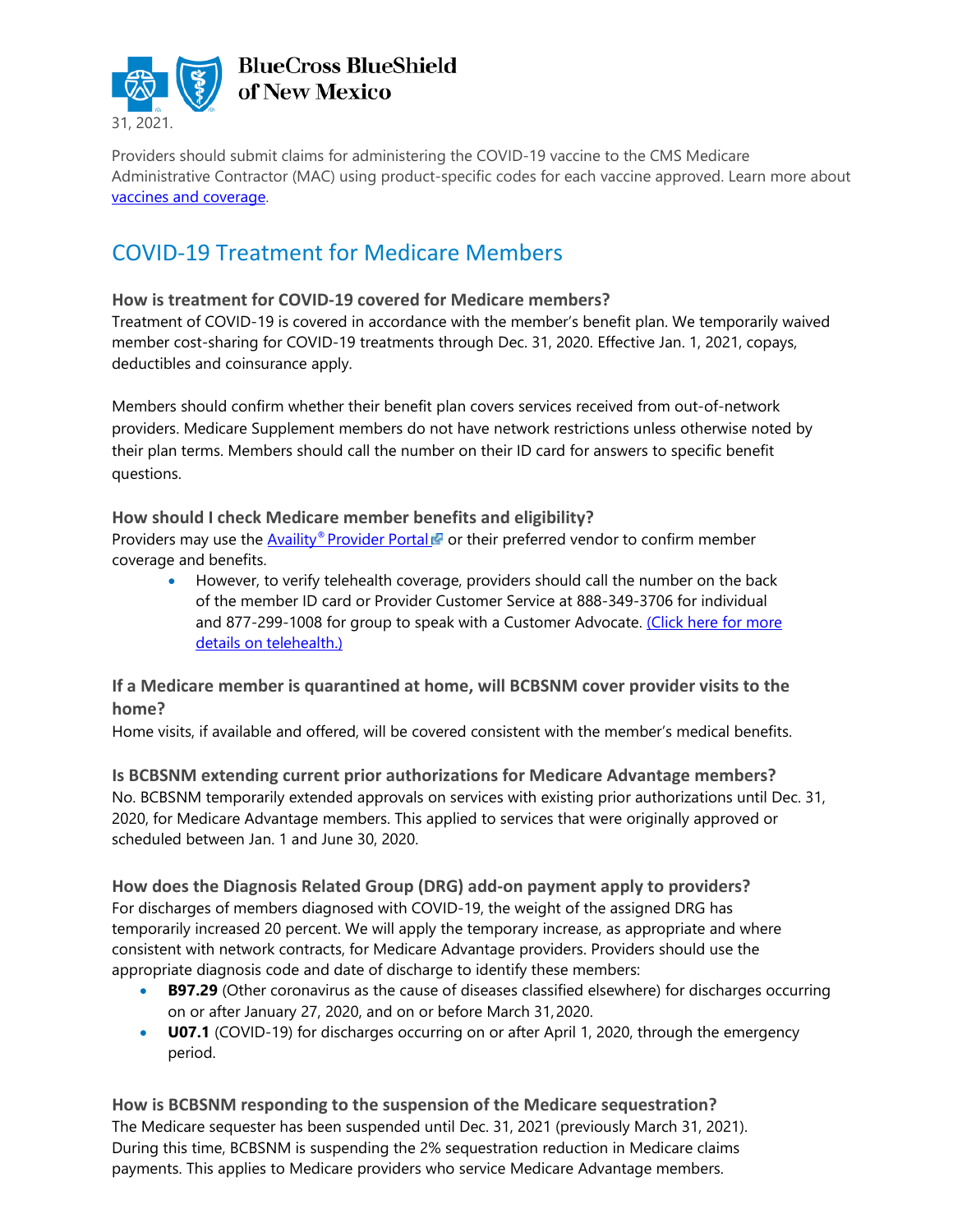

**How should a claim be rendered by a temporary provider, or "locum"?**

Locum refers to physicians and advanced practice clinicians who fill in for other staff on a temporary basis. BCBSNM recognizes the efforts of temporary providers willing to help during the COVID-19 outbreak.

To expedite claims, these individuals – including medical doctor/midlevel retirees, affiliate and aligned providers and those with out-of-state licenses – should be billed using this process:

- All claims must include the rendering provider's National Provider ID(NPI)
- Locum claims for medical doctors should be billed under one supervising medical doctor
	- o Example: Locum claims for an MD should be billed under one name and rendering NPI# of the currently contracted MD for your tax ID#
- Locum claims for midlevels (APNs, RNs., etc.) should be billed under one supervising midlevel
	- o Example: Locum claims for midlevels should be billed under one name and rendering NPI# of the currently contracted midlevel for your tax ID#
- All locum claims must contain a **Q6 modifier** at the claim linelevel

#### **Due to COVID-19, will BCBSNM appeals procedures change?**

We have temporarily adopted flexibilities in our appeals procedures to serve our Medicare members, in accordance with CMS guidance. If you have questions about claims or appeals, please call the number on the back of the member ID card or Provider Customer Service at 888-349-3706 for individual and 877- 299-1008 for group to speak with a Customer Advocate

### <span id="page-5-0"></span>Telehealth for Medicare Members

#### **What telehealth services are covered for Medicare members?**

CMS identifies [covered services for Medicare](https://www.cms.gov/Medicare/Medicare-General-Information/Telehealth/Telehealth-Codes)  $\mathbb{F}$  members. This means we will cover all the CMS [telemedicine codes](https://www.cms.gov/files/zip/covid-19-telehealth-services-phe.zip)  $\vec{v}$ , including those available only during the PHE for Medicare Advantage and Medicare Supplement members. Care must be consistent with the terms of the member's benefit plan.

For the duration of the PHE, we are waiving cost share for our Medicare Advantage members for telehealth visits. This means these members will not owe any copays, deductibles or coinsurance for telehealth visits. The cost share waiver does not apply to Medicare Supplement members. Members should call the number on their ID card if they have questions.

## **Which providers may provide telehealth services to Medicare members?**

Providers of telehealth may include, but are not necessarily limited to:

- Physicians
- Physician assistants
- APRNs
- CMS-recognized, licensed behavioral health and applied behavioral analysis service providers
- Physical therapy, occupational therapy and speech therapy service providers

See CMS' [telehealth](https://www.cms.gov/About-CMS/Agency-Information/Emergency/EPRO/Current-Emergencies/Current-Emergencies-page) quidance and Waivers and [Flexibilities](https://www.cms.gov/about-cms/emergency-preparedness-response-operations/current-emergencies/coronavirus-waivers) for more details.

#### **How should I check Medicare members' benefits and eligibility for telehealth?**

- Call our Provider Services to check eligibility and office visit benefits by calling the number on the back of the member ID card or Provider Customer Service at 888-349-3706 for individual and 877-299-1008 for group to speak with a Customer Advocate. (Telehealth is not yet a category offered in our automated Interactive Voice Response (IVR) phone system.)
- Verify general coverage by submitting an electronic 270 transaction. This step will help providers determine coverage information, network status, benefit prior authorization/pre-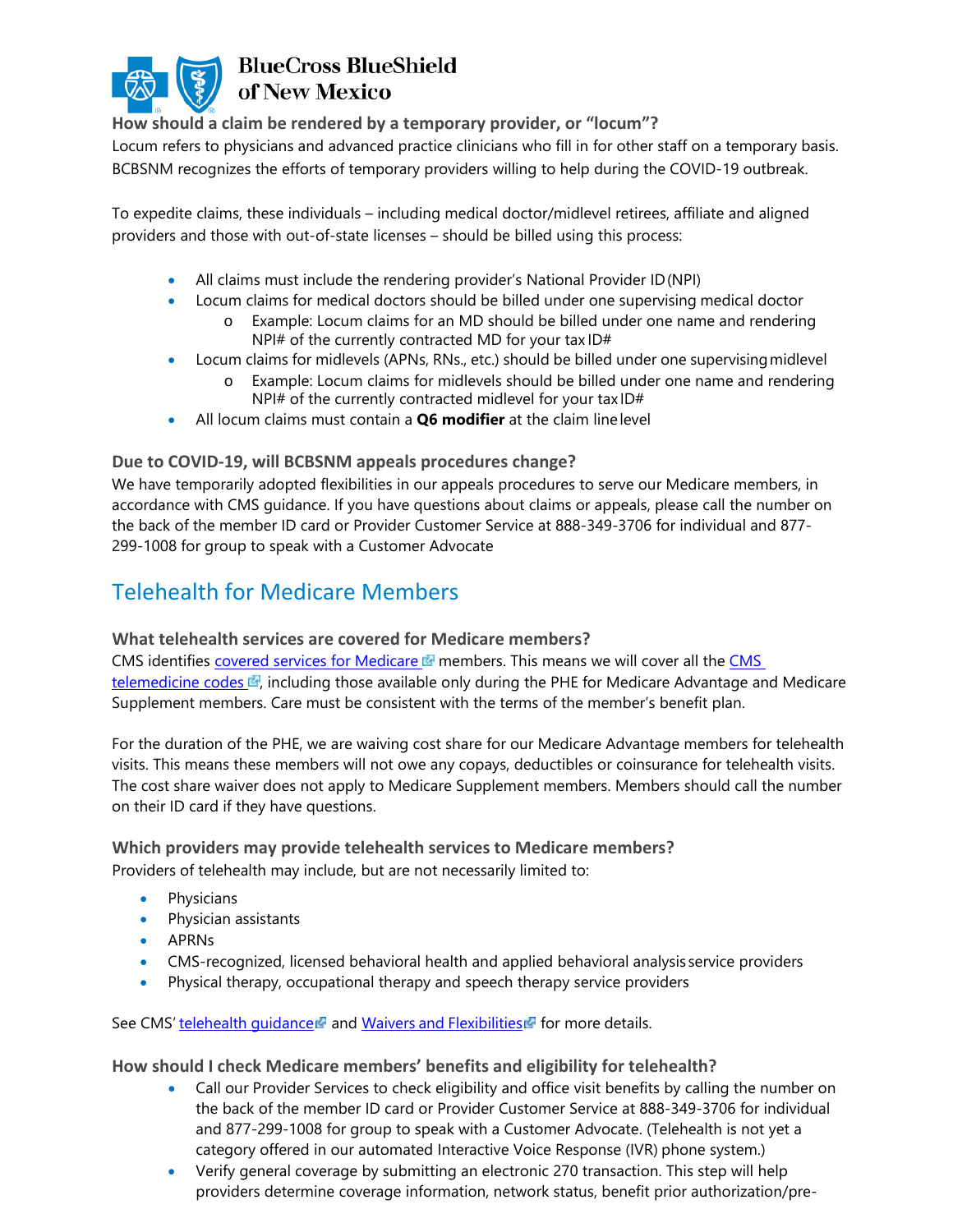

Visit the CMS website for a [complete list of telehealth codes.](https://www.cms.gov/Medicare/Medicare-General-Information/Telehealth/Telehealth-Codes)

#### **Can I provide telehealth services to new and established Medicare patients?**

Yes. CMS currently is not requiring Medicare providers to have treated a patient in the previous three years to provide telehealth services. Providers can now engage in telehealth services with new Medicare patients.

#### **Can I conduct Medicare members' annual health assessments by telehealth?**

Initial and subsequent Annual Wellness Visits (G0438 and G0439) may be conducted by telehealth. Submit claims for wellness visits with Modifier 95 and Place of Service (POS) 11. BCBSNM covers one wellness visit every calendar year.

• **Note: CMS has not approved Initial Preventive Physical Examinations (IPPE) (G0402) for telehealth.** Members are eligible for the IPPE during their first 12 months of enrollment in Medicare.

#### **Are prior authorizations required for telehealth visits?**

Some telemedicine care will require referrals and prior authorizations in accordance with the member's benefit plan. If you have questions about prior authorizations, please use [Availity Authorizations.](https://www.bcbsnm.com/provider/tools/availity_authorizations.html)

#### **How can telehealth be conducted for Medicare members?**

Providers should use an interactive audio and video telecommunications system that permits real-time interactive communication to conduct telehealth services. CMS permits audio only in limited circumstances. See the CMS website for [designated audio-only codes.](https://www.cms.gov/Medicare/Medicare-General-Information/Telehealth/Telehealth-Codes)

Providers can find the latest guidance on acceptable HIPAA-compliant remote technologies issued by the [U.S. Department of Health and Human Services' Office for Civil Rights in Action.](https://www.hhs.gov/ocr/index.html)

#### **How should I code telehealth claims?**

Submit claims for medically necessary services delivered via telemedicine with the appropriate modifiers (95, GT, GQ, G0) and Place of Service (POS) 02.

We accept the following modifiers:

- 95 synchronous telemedicine (two-way live audio visual)
- GT interactive audio and video telecommunications
- GQ asynchronous
- G0 telemedicine services for diagnosis, evaluation or treatment of symptoms of an acute stroke; G0 must be billed with one of the approved telemedicine modifiers (GT, GQ or 95)

Visit the CMS website for a [complete list](https://www.cms.gov/Medicare/Medicare-General-Information/Telehealth/Telehealth-Codes) of [telehealth](https://www.cms.gov/About-CMS/Agency-Information/Emergency/EPRO/Current-Emergencies/Current-Emergencies-page) codes and telehealth quidance.

#### **How will I be reimbursed for telehealth claims?**

Currently telehealth claims for insured members for in-network medically necessary covered health care services will be reimbursed at the same rate as in-person office visits. Submit claims with appropriate codes and modifiers.

<span id="page-6-0"></span>• **Out-of-network providers:** We reimburse out-of-network providers according to the CMS reimbursement rates. Please call the customer service number on the member's ID card for benefit information.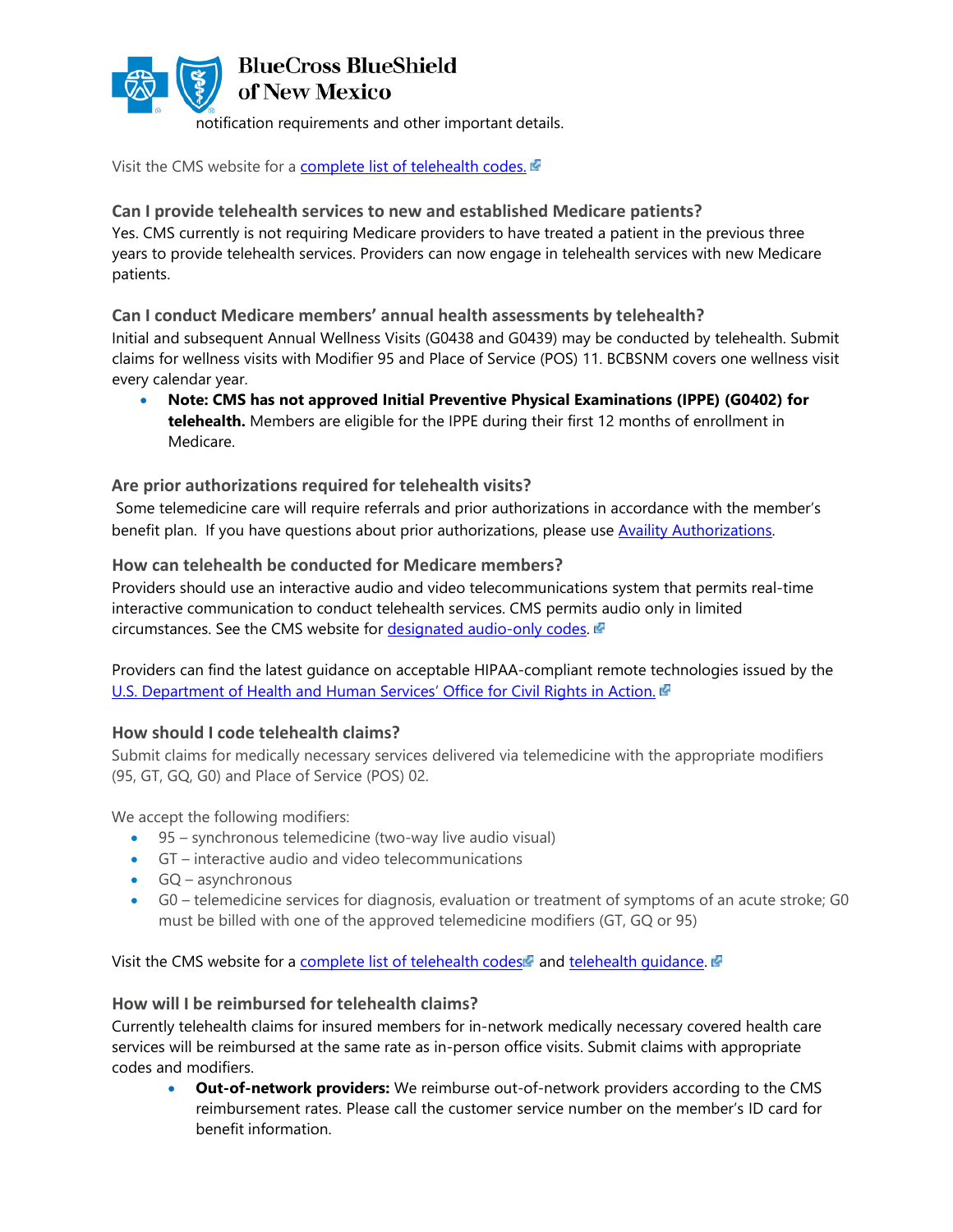

### Pharmacy for Medicare Members

#### **How is BCBSNM helping with prescriptions?**

Members of these Medicare plans can get 90-day fills through mail order.

- Blue Cross Group Medicare Advantage (HMO)
- Blue Cross Group Medicare Advantage (PPO)
- Blue Cross Group Medicare Advantage Open Access (PPO)
- Blue Cross Group MedicareRx (PDP)<sup>SM</sup>
- Blue Cross Medicare Advantage HMO/HMOSNP
- Blue Cross Medicare Advantage HMO/HMOPOS
- Blue Cross Medicare Advantage (PPO)
- Blue Cross [MedicareRx](https://www.bcbsnm.com/medicare/tools-resources/forms-documents/pdp-plan-documents) (PDP)<sup>SM</sup>
- Blue Cross [Medicare Advantage Dual Care \(HMO](https://www.bcbsnm.com/medicare/tools-resources/forms-documents/snp-plan-documents) SNP)

All pharmacy practice safety measures, as well as prescribing and dispensing laws, remain in force and effect.

#### More Resources

Continue to watch the [News and Updates](https://www.bcbsnm.com/provider/news/index.html) section of the BCBSNM website for updates. If you have additional questions, contact Provider Customer Service at 888-349-3706.

#### **CMS**

- General: [https://www.cms.gov/About-CMS/Agency-Information/Emergency/EPRO/Current-](https://www.cms.gov/About-CMS/Agency-Information/Emergency/EPRO/Current-Emergencies/Current-Emergencies-page)[Emergencies/Current-Emergencies-page](https://www.cms.gov/About-CMS/Agency-Information/Emergency/EPRO/Current-Emergencies/Current-Emergencies-page)
- Fact Sheets and News Alerts:<https://www.cms.gov/newsroom>
- Telehealth Services[: https://www.cms.gov/Medicare/Medicare-General-](https://www.cms.gov/Medicare/Medicare-General-Information/Telehealth/Telehealth-Codes)[Information/Telehealth/Telehealth-Codes](https://www.cms.gov/Medicare/Medicare-General-Information/Telehealth/Telehealth-Codes)

#### **CDC**

- General: <https://www.cdc.gov/nCoV>
- Health Care Professionals: <https://www.cdc.gov/coronavirus/2019-nCoV/guidance-hcp.html>
- Information for Laboratories: <https://www.cdc.gov/coronavirus/2019-nCoV/lab/index.html>
- Laboratory Biosafety: [https://www.cdc.gov/coronavirus/2019-nCoV/lab/lab-biosafety](https://www.cdc.gov/coronavirus/2019-nCoV/lab/lab-biosafety-guidelines.html)[guidelines.html](https://www.cdc.gov/coronavirus/2019-nCoV/lab/lab-biosafety-guidelines.html)
- Specimen Collection: [https://www.cdc.gov/coronavirus/2019](https://www.cdc.gov/coronavirus/2019-nCoV/lab/guidelines-clinical-specimens.html) [nCoV/lab/guidelines-clinical-specimens.html](https://www.cdc.gov/coronavirus/2019-nCoV/lab/guidelines-clinical-specimens.html)

#### **U.S. Food and Drug Administration (FDA)**

- General: [https://www.fda.gov/emergency-preparedness-and-response/counterterrorism-and](https://www.fda.gov/emergency-preparedness-and-response/counterterrorism-and-emerging-threats/coronavirus-disease-2019-covid-19)[emerging-threats/coronavirus-disease-2019-covid-19](https://www.fda.gov/emergency-preparedness-and-response/counterterrorism-and-emerging-threats/coronavirus-disease-2019-covid-19)
- Emergency Use Authorizations: [https://www.fda.gov/emergency-preparedness-and](https://www.fda.gov/emergency-preparedness-and-response/mcm-legal-regulatory-and-policy-framework/emergency-use-authorization)[response/mcm-legal-regulatory-and-policy-framework/emergency-use-authorization](https://www.fda.gov/emergency-preparedness-and-response/mcm-legal-regulatory-and-policy-framework/emergency-use-authorization)

This material is for informational and educational purposes only. It is not intended to be a definitive source for coding claims. Health care providers are instructed to submit claims using the most appropriate code(s) based upon the medical record documentation and coding guidelines and reference materials. This material is not a substitute for the independent medical judgment of a physician or other health care provider. Physicians and other health care providers are encouraged to use their own medical judgment based upon all available information and the condition of the patient in determining the appropriate course of treatment. References to third party sources or organizations are not a representation, warranty or endorsement of such organizations. Any questions regarding those organizations should be addressed to them directly. The fact that a service or